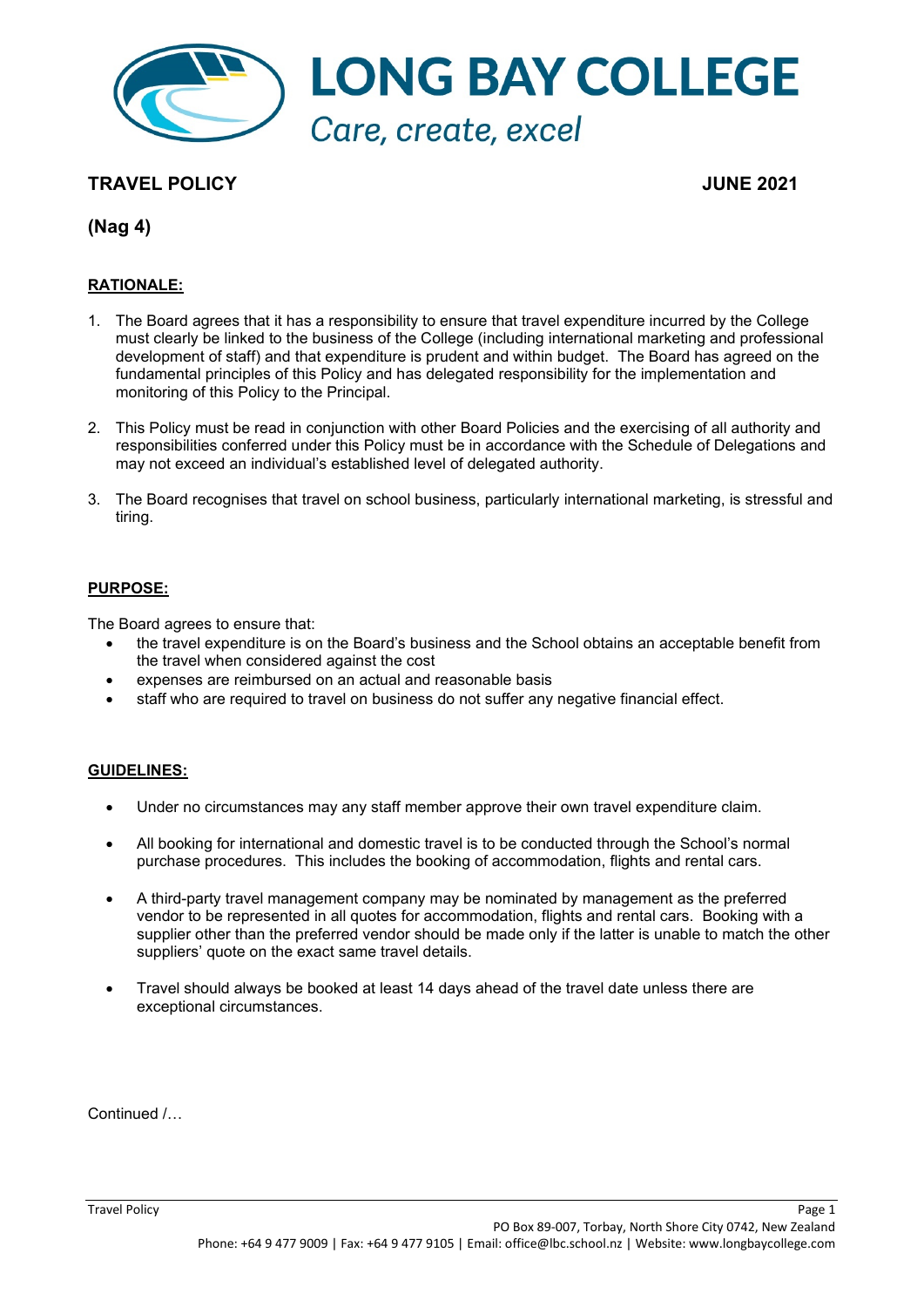#### *Domestic travel:*

- All domestic air travel is to be the lowest applicable economy class.
- For travel within New Zealand, actual and reasonable expenses are those incurred above the normal day to day costs. For example, a staff member would normally incur personal expenditure for lunch on a daily basis and the cost of lunch when travelling should not be reimbursed unless the costs are greater than that normally incurred.
- For expenditure incurred in New Zealand a GST invoice should be supplied to ensure that GST can be reclaimed by the College.

*International travel:*

- Prior to international travel being undertaken, the traveller must be given a copy of this Policy.
- International travel should be identified and approved by the Board in the Annual Budget (marketing budget).
- Individual proposals which fall outside this criteria must be put to the Board detailing the purpose of the trip, the expected benefit to the Board and/or the College which will arise from the trip and an estimate of the costs of the trip.
- All international travel should be reviewed and approved by the Principal. The Principal's travel should be approved by the Board Chairperson unless there are exceptional circumstances.
- At the end of the trip overseas, the traveller must prepare a trip report, which details the costs incurred during the trip, activities which took place during the trip and the benefits to the Board and/or College of the trip. This report shall be made available to the Board of Trustees within six weeks of return from the trip.
- Airfares should be booked at the lowest applicable and practicable rate for the route required. The Principal has the authority to approve a more expensive fare should the trip require it, based on duration of travel and work requirements during the trip.
- Staff should opt for good but not superior accommodation.
- When using rental cars, staff should opt for good but not superior model vehicles.
- Use of private vehicles is to be approved on a one-up basis and reimbursement will be at the rate specified by the Inland Revenue Department.
- The reimbursement for business related travel expenses is on the basis of actual and reasonable costs. Actual and reasonable expenditure is defined as "the actual cost incurred in the particular circumstance, provided that it is a reasonable minimum charge".
- All personal expenditure is to be met by the staff member. Examples of this are mini bar purchases, in house movies and private phone call charges which are to be paid separately by the travelling staff member.
- All receipts must be retained and attached to the travel claim. The claim is to be authorised on a oneup basis.
- All expenditure to be reclaimed needs to have a receipt.

Continued /…